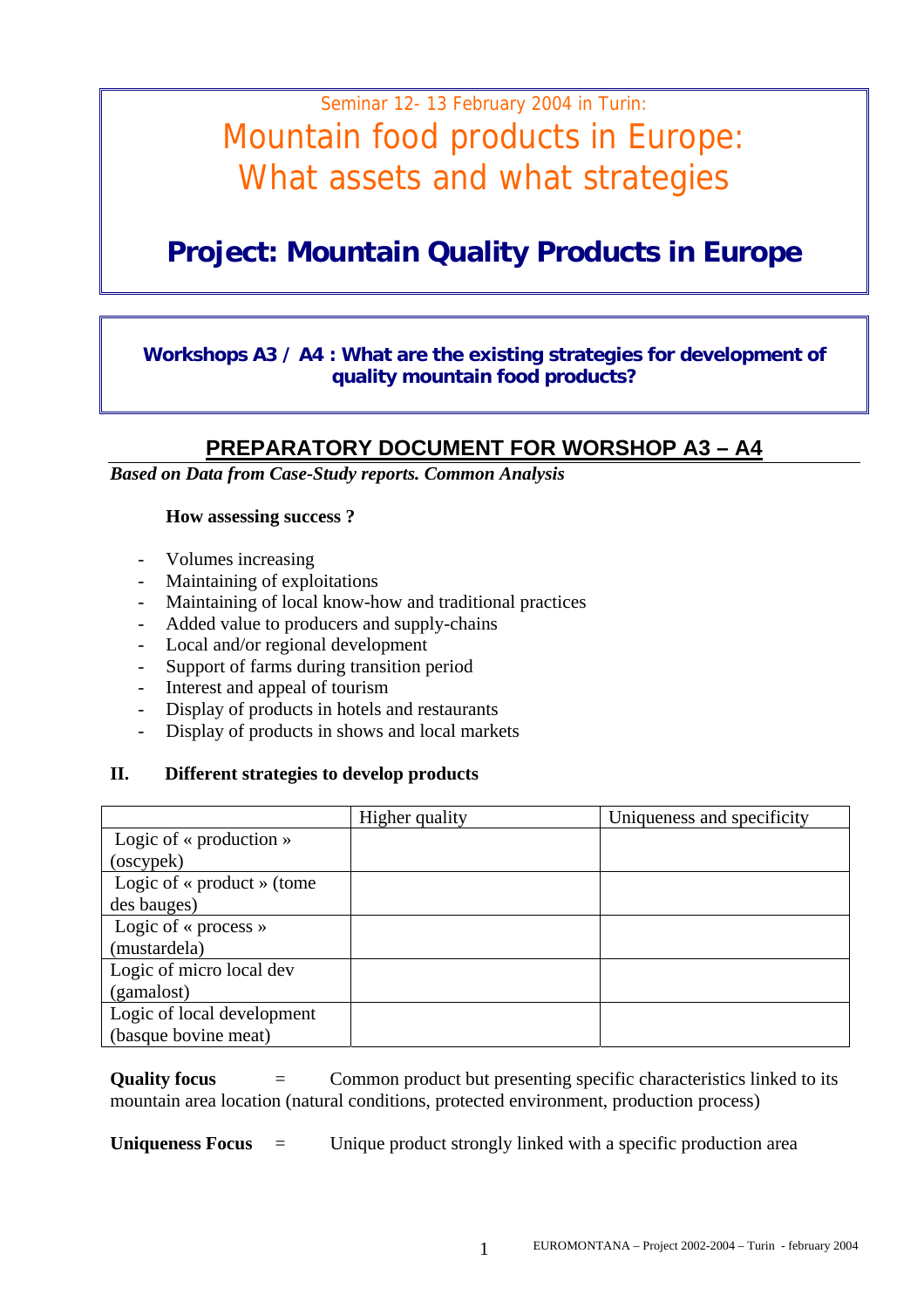### **III. Knowledge and diffusion of know-how**

| <b>Key words:</b><br>- scientific approach<br>- codification<br>- expertise | <b>Key words:</b><br>- empiricism<br>- training |
|-----------------------------------------------------------------------------|-------------------------------------------------|
| What do we want to know?                                                    | How do we want to know?                         |
| Why?                                                                        | Who?                                            |

On one side: know how shared but not standardised and leading to a certain sort of diversity; on the other, a precise definition for a well controlled and defined product. Is it a paradox?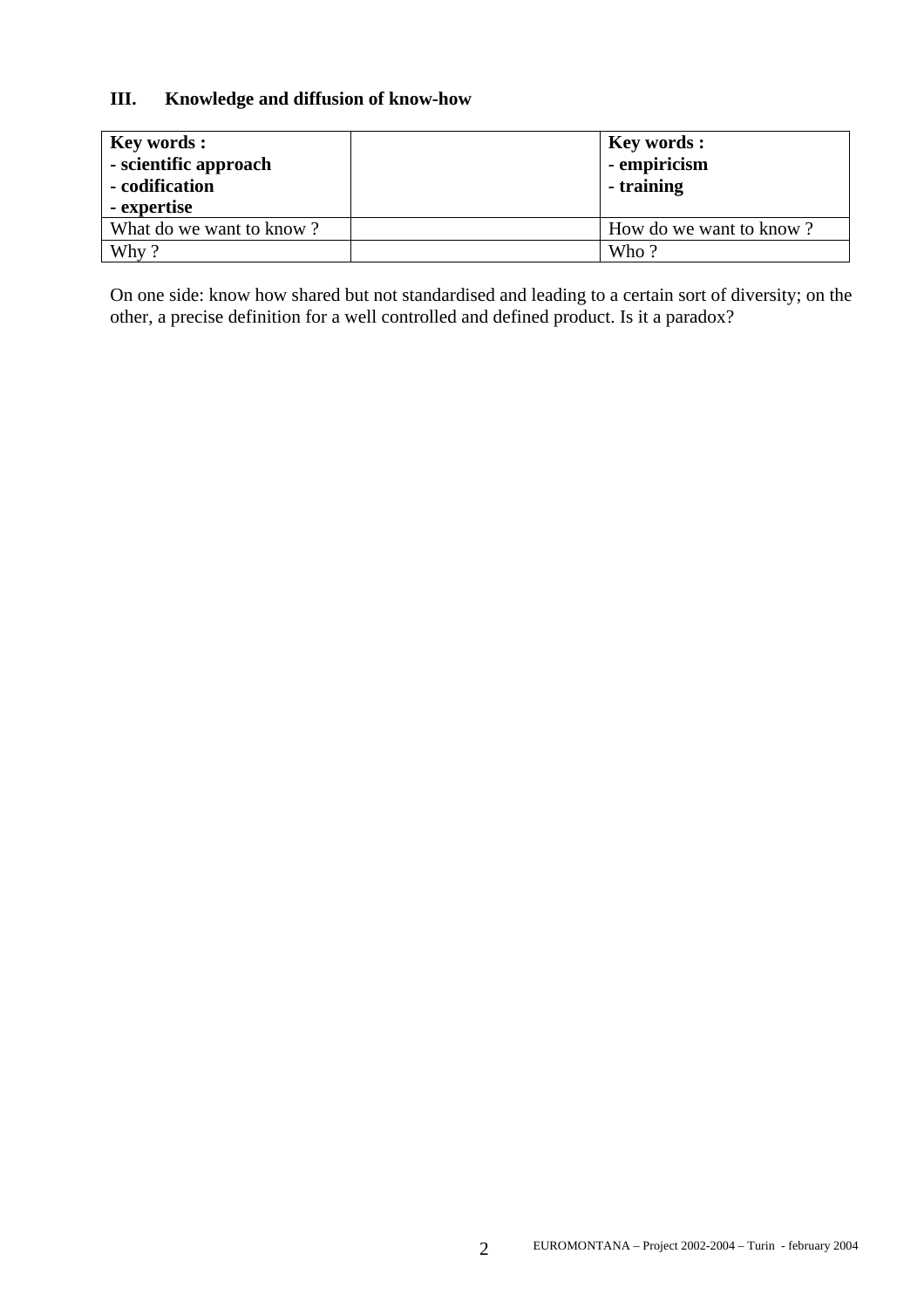### **REPORT OF WORKSHOP A3** *(in English/ Italian)*

Moderator: Federico BIGARAN – Provincia di Trento (Italy) Reporter: dr. Gabriella VALLER - Provincia autonoma di Trento (Italy)

Participant: almost 15 persons representing different sectors: research centres, public administration, private agency for quality certification, rural tourism association, private enterprises.

*Introducing the workshop matter, the animator briefly reassumed the European contest in which the existing strategies where developed and have to take into account. The analysis made on questionnaire 2 permitted to identify some fundamental aspect of the adopted strategies.* 

### *THE FRAMEWORK*

- Sustainable development (environmental, social and economical issues) as necessary background. Economic growth of the enterprises and social development of the local communities are connected.
- **Long-term development strategies are required for success.**
- Specificity of rural development (multifunctional, cross-sectional); we have to take into account that any strategy has to be developed in a rural environment that has its own specificity and needs; therefore a specific approach is required.
- Regarding organisation of production chain we can have different options: company logic, sectional logic, territorial logic, co-operative logic that represents different strategies.
- **Local community involvement seems to be relevant for the development of market niche quality** products.
- **Mountain Quality Products belong to the cultural heritage of the local communities and need to** be protected and supported as "cultural and social goods".
- Increasing demand by the consumers of "safe foods".
- Increasing need for protection against competition and "false" products

All the participant agree on the above mentioned framework.

### **ELEMENTS (BRICKS) TO BUILD UP A STRATEGY FOR THE DEVELOPMENT OF MOUNTAIN QUALITY PRODUCTS**

**Location of the chain: it can be completely or partially situated in mountain area. Almost the** 25% of the analysed product are not completely produced in mountain area utilising raw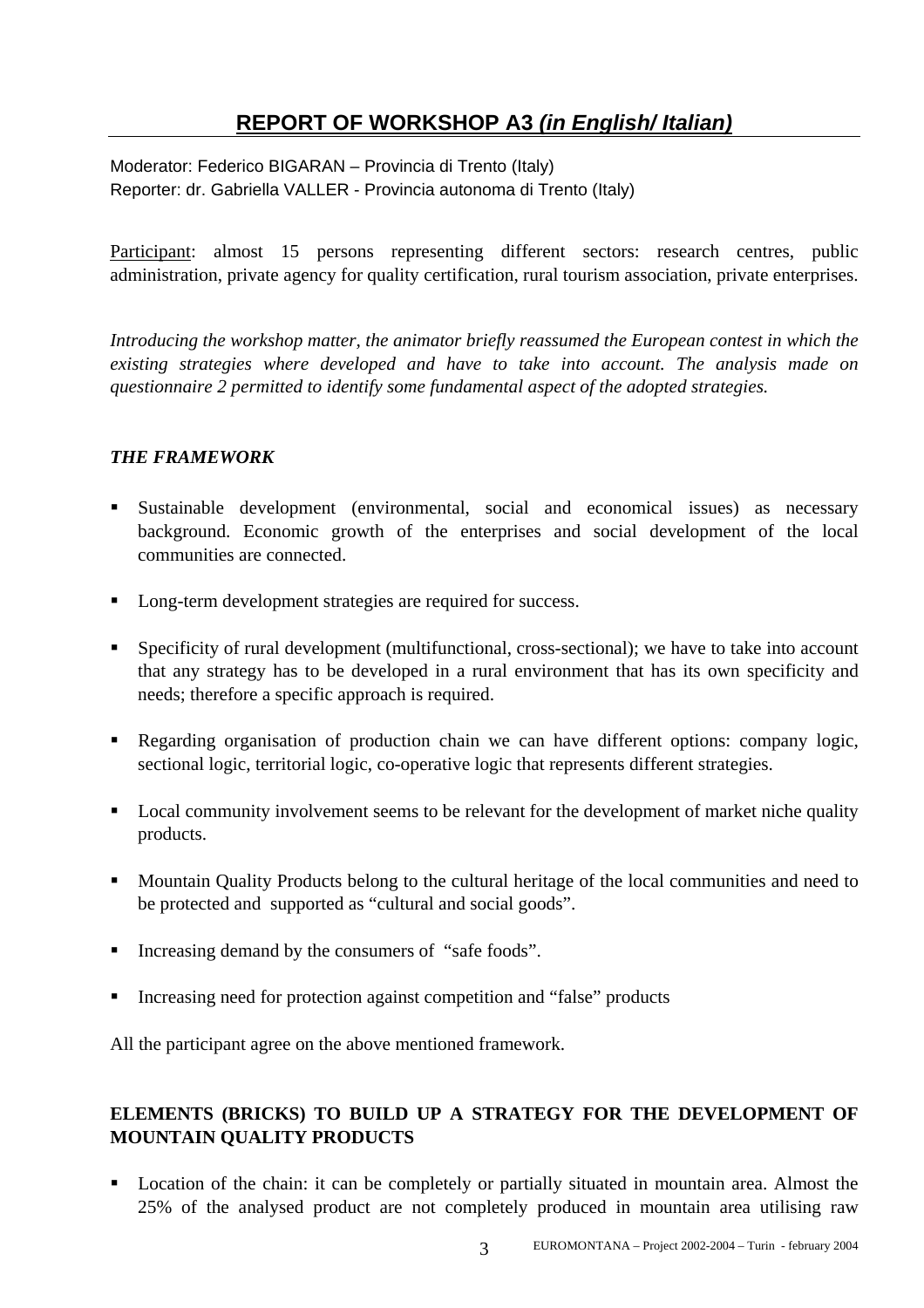materials or other element coming from other territories. This seems not to affect quality but need a complex organisation and more control for traceability.

- Company dimension (small, medium, large, complex) and organisation of the chain. All different options were present in the products analysed with the project.
- Use of the brand (to defend the producer, the territory ...): it's a need.
- Relationship with culture and tradition: smaller the production closer the relation with the territory.
- Link with "idea of the mountain": the consumer not associates directly mountain products with the "idea of mountain".
- Role of public authorities: it is necessary to include the development of mountain quality products in the territorial development plan in order to guarantee the required support.
- The control: "not consumer trust without control".

The participants agree on the framework and the proposed elements for strategy development

### *COMMENTS FROM THE PARTICIPANTS*

### **Controls**

According to some participants, control seems to be a crucial point in building up a strategy to sustain the development of quality mountain food products.

The control can be:

- control on matters related to healthy products
- control on traceability
- control on specific quality elements declared by the producer

Higher, stricter controls seem to protect better both consumers and producers (consumers from "bad" products, producers from "false" products);

but higher, stricter controls cost more; the costs have to be bore first by producers and afterwards, at the end of the chain, by consumers.

If we consider that at institutional level controls are already quite complicated and complex, we could wonder if it's really worthy to add new controls connected with an extra certification (for example certification of mountain origin) considering that, at European level, we already have certifications issued after strict controls (PGI, PDO …)

According to some participants the consumers would pay extra money for buying products more secure and with a certification proving higher quality.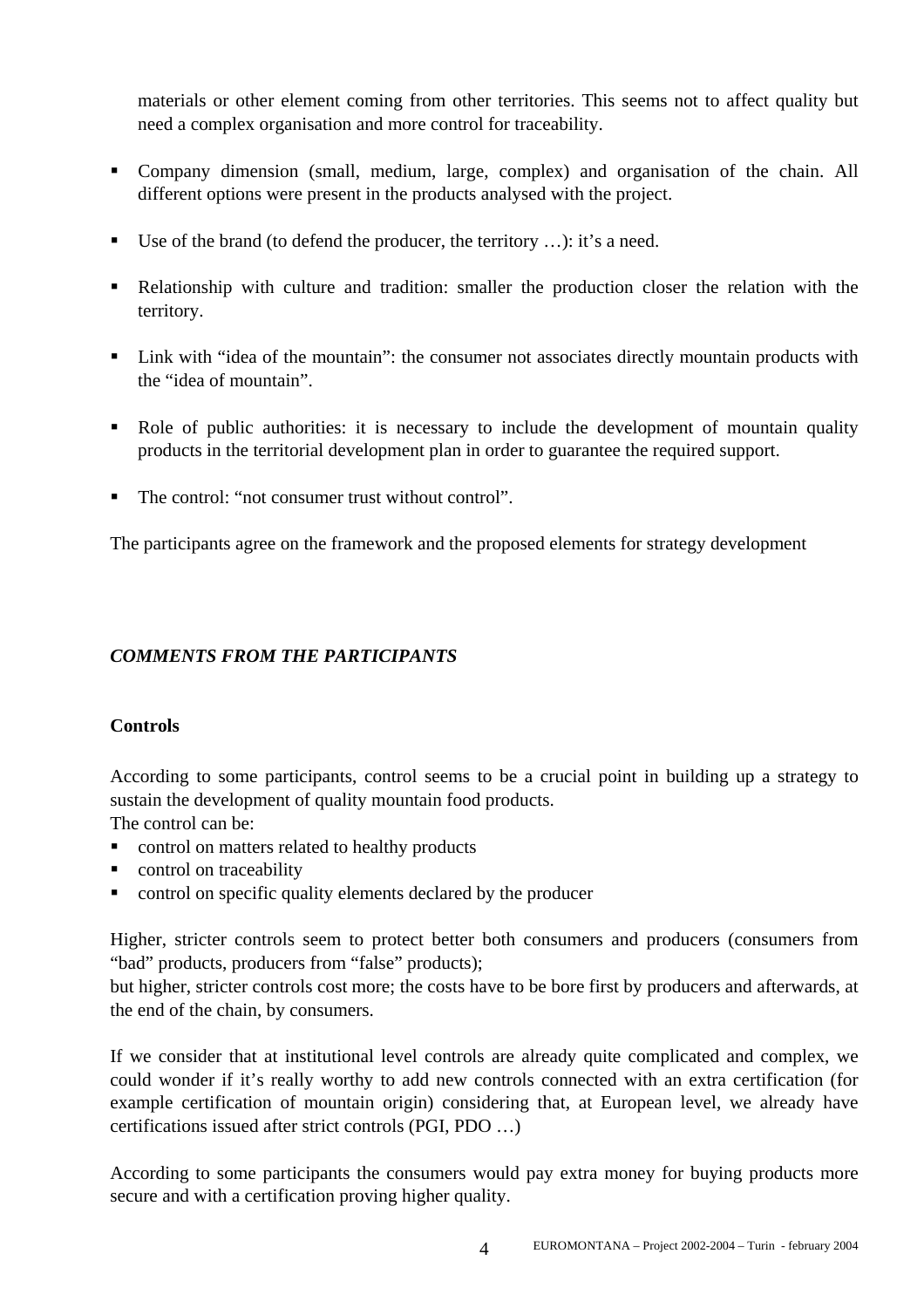Also the producer would be interested in sustaining higher costs in order to have an instrument - the extra certification - that could protect his products from imitation of the concurrence.

The higher costs connected with an extra certification of mountain origin would be paid (by producers and consumers) only if the positive aspects connected with the relationship between product and territory are evident.

#### **Location of the chain and origin of raw materials**

Another crucial point seems to be the location of the production chain and the origin of raw materials.

The production chain can be totally or only partially located in a mountain area. According to some participants the definition of "mountain product" should be reserved to those products whose raw materials come only from mountain areas. According to others also the processing know how and the cultural heritage should be considered as an important characteristic for considering a product as a mountain product. In this case, even if only part of the raw materials come from mountain areas, the processing know how and the cultural heritage could characterise the product as a mountain product.